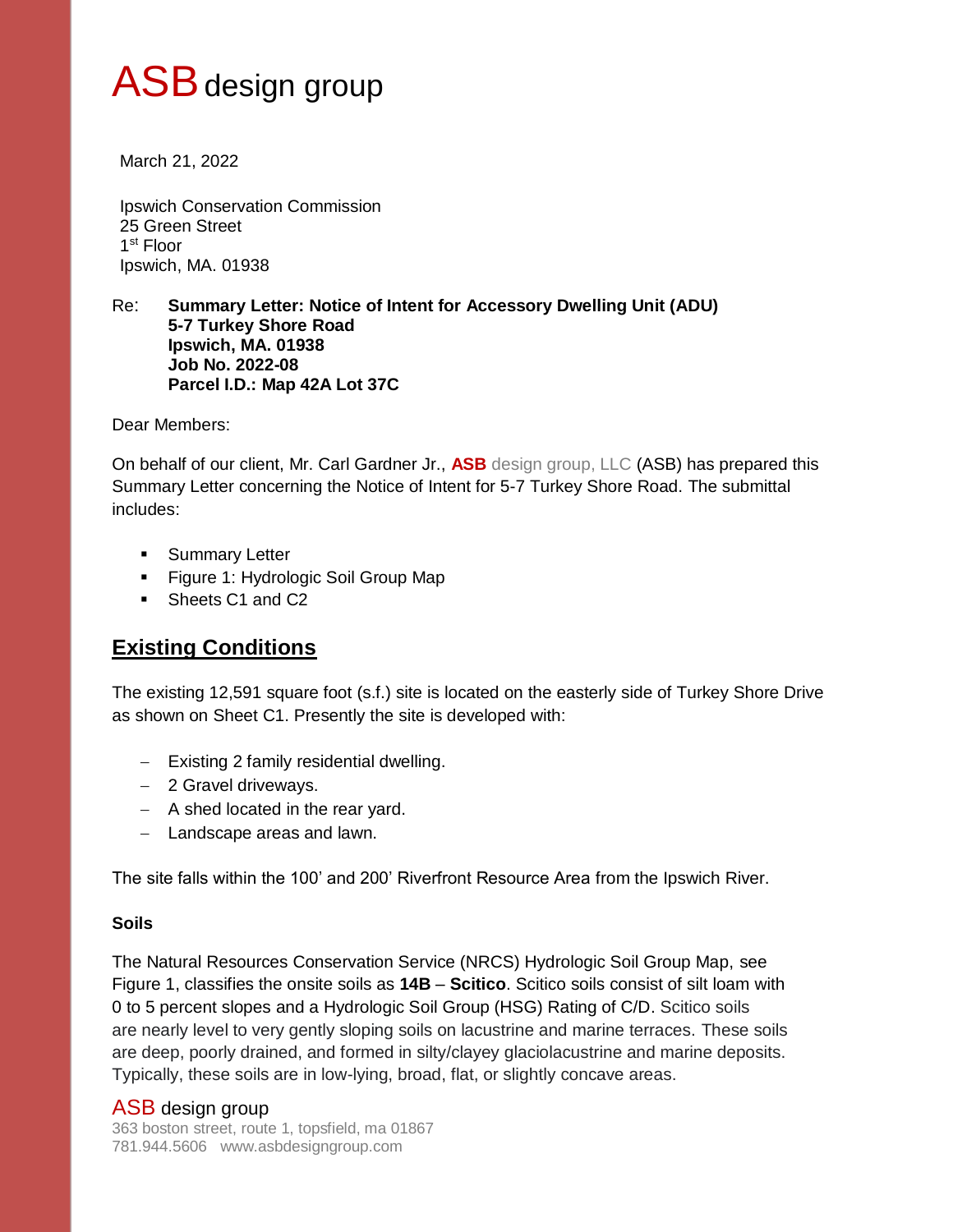## The "**Hydrologic Group**" is a **group of soils having similar runoff potential under similar storm and cover conditions**. This soil property represents (influences) the

amount (volume) of stormwater runoff potential that a soil has and influences the minimum rate of infiltration for a bare soil after prolonged wetting and when not frozen.

In other words, the HSG represents how much stormwater runoff (rain) can infiltrate (enter) into the soils and not contribute to the stormwater runoff (peak rate of runoff – cubic feet per second) leaving the site. There are 4 Hydrological Soil Groups as defined below.

*Group A* soils have a low runoff potential and high infiltration rates when thoroughly wetted. They consist chiefly of deep well to excessively drained sands and gravels and have a high rate of water transmission (greater than 0.3 in/hr.).

*Group B* soils have a moderate infiltration rate when thoroughly wetted and consist chiefly of moderately deep-to-deep moderately well to well drained soils with moderately fine to moderately course textures. These soils have a moderate rate of water transmission (0.15-.30 in/hr.).

*Group C* soils have low infiltration rates when thoroughly wetted and consist chiefly of soils with a layer that impedes downward movement of water, and soils with moderately fine-to-fine texture. These soils have a low rate of water transmission (0.05-0.15 in/hr.).

*Group D* soils have high runoff potential. They have low infiltration rates when thoroughly wetted and consist chiefly of clay soils with high swelling potential, soils with a permanent high water, soils with a clay pan or clay layer at or near the surface, and shallow soils over nearly impervious material. These soils have a very low transmission (0-0.05 in/hr.).

In this case we have a HSG Rating of C or D for the Scitico soil. For this reason, infiltration is limited in these soils.

Please also note that the Massachusetts Department of Environmental Protection's Stormwater Handbook States:

*MassDEP recognizes that it may be difficult to infiltrate the required recharge volume on certain sites because of soil conditions. For sites comprised solely of C and D soils and bedrock at the land surface, proponents are required to infiltrate the required recharge volume only to the maximum extent practicable.*

# **Proposed Conditions**

The applicant proposes to construct a new 500 s.f detached single family rental unit on the site as shown on Sheet C1. In addition, the work will include:

- Demolition/Removal of the existing shed (58 s.f.).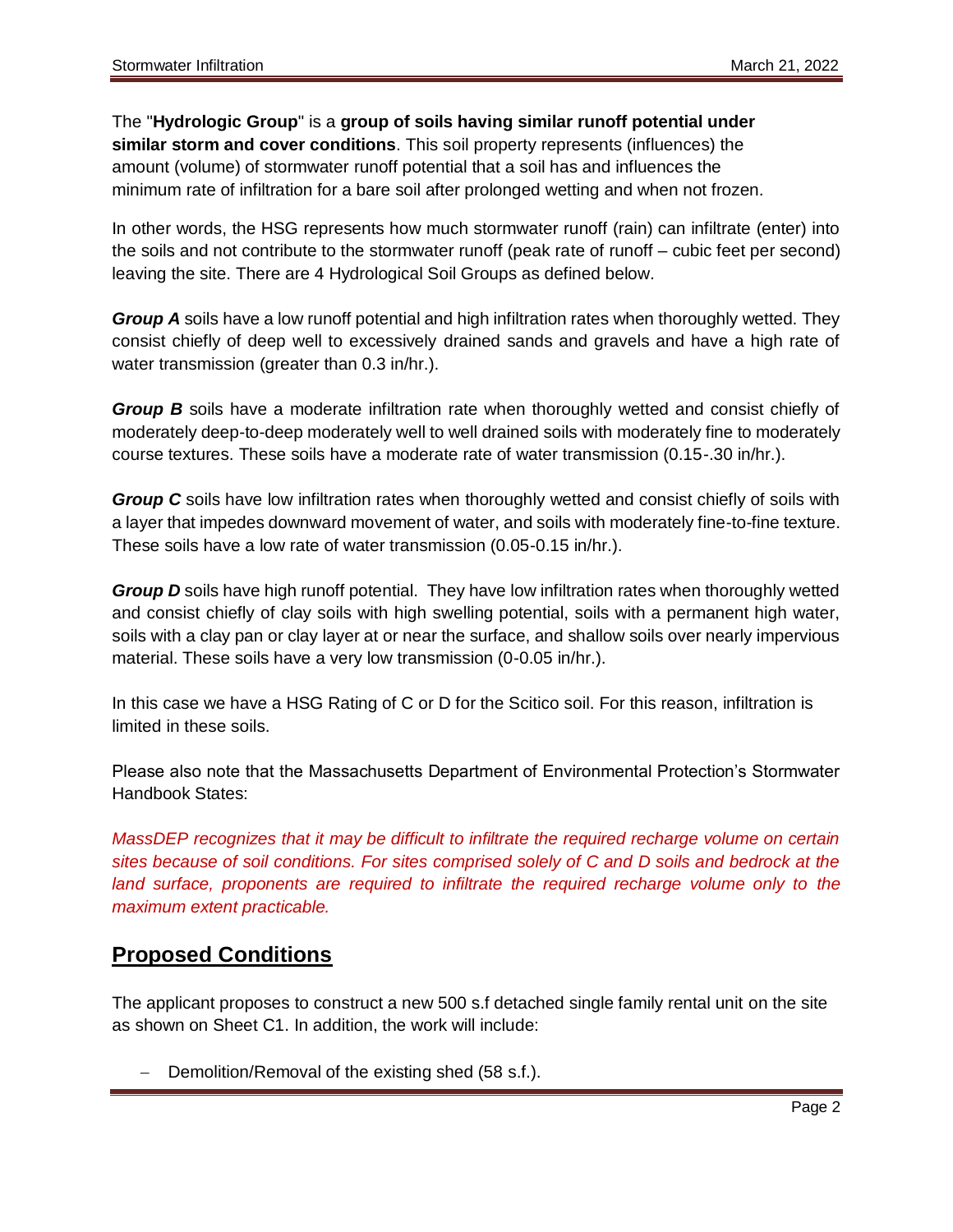- Construction of a new shed (150 s.f.).
- Expansion of the existing gravel driveway located on the southerly side of the site from 591 s.f. to a total of 1,745 s.f. (net increase of 1,154 s.f.),
- $-$  Installation of a new water and sewer service,
- $-$  Pervious paver patio (80 s.f.),
- Rain Garden,
- Stormwater Roof Runoff Drip Edge,
- Loam and seeding of all disturbed areas.

The site is exempt from the Massachusetts Department of Environmental Protections Stormwater Regulations. However, the applicant has proposed the following stormwater mitigation measures:

- $\triangleright$  Rain Garden,
- $\triangleright$  Stormwater Roof Runoff Drip Edge,
- Pervious Paver Patio.

When dealing with these types of soils the most effective way to mitigate the stormwater runoff impacts is to create a design that:

- $\triangleright$  limits concentrated stormwater runoff,
- $\triangleright$  and uses Low Impact Design (LID) Techniques.

Each of the mitigation measures outlined above is considered a Low Impact Design Technique (see Sheets C1 and C2). These measures prevent concentrated stormwater runoff while allowing the stormwater runoff to slowly infiltrate into the soils.

# **Construction Sequencing & Erosion Control (ADU)**

The proposed project will consist of the constructing of a detached accessory dwelling unit (ADU) to be located as shown on Sheet C1. To minimize excavation impacts the foundation will consist of a reinforced concrete slab on grade isolated from the ground using rigid foam insulation.

The structure will be serviced by a new water line out to Turkey Shore Road and a new 4" SDR gravity sewer line that will tie into the common sewer lateral at the rear of the existing two-family dwelling. It is anticipated that the ADU will also have access to the existing gas line and electric lines serving the two-family. The existing gravel driveway will also be expanded to the area shown on Sheet C1.

A rain garden containing perennial plantings will be established on the right side of the driveway to receive roof runoff via a 4" Schedule 20 PPVC underground drain bedded in washed stone and fed from both eave drip lines of the building.